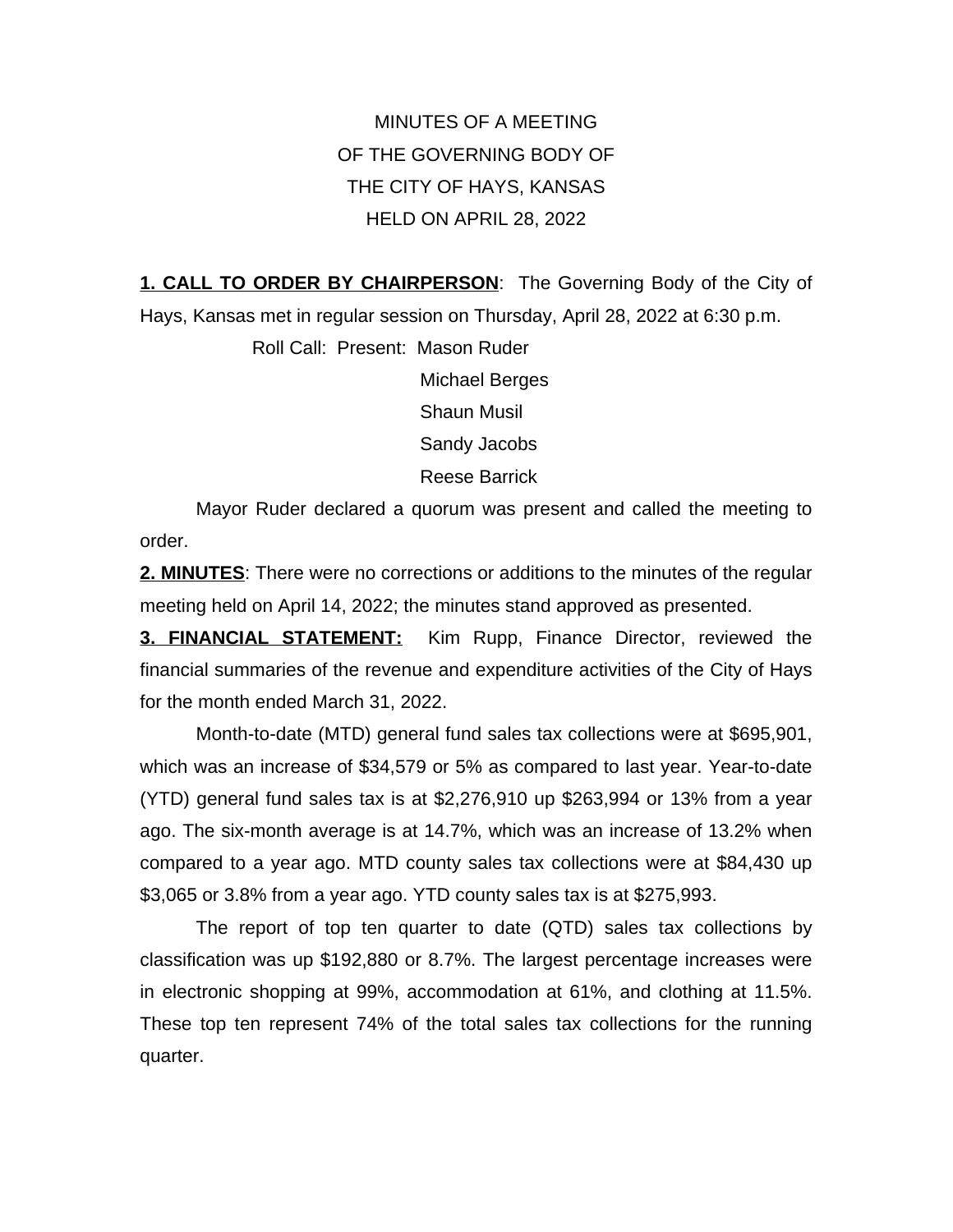The portfolio of certificates of deposit on March 31, 2022 totaled \$9,000,000 with a weighted average interest rate of .05% down .14% from a year ago. The total par value of the US Treasuries is \$53,454,000 with a weighted average yield to maturity of .38%. The total balance of the Money Market account on March 31, 2022 was \$3,500,000 with a current yield of .05%. Total investments are up \$13,401,096.

Shaun Musil moved, Reese Barrick seconded, to approve the Financial Report for the month of March 2022 as presented.

> Vote: Ayes: Mason Ruder Michael Berges Shaun Musil Sandy Jacobs Reese Barrick

**4. CITIZEN COMMENTS**: There were no comments.

**5. CONSENT AGENDA**: The following appointments were recommended by Mayor Ruder at the April 14, 2022 City Commission meeting and are now being presented for approval.

Hays Public Library Board

Christy Craig – four-year term to expire April 30, 2026 (1st term)

Emily Roth – four-year term to expire April 30, 2026 (1st term)

Sandy Jacobs moved, Michael Berges seconded, to approve the Consent Agenda as presented.

> Vote: Ayes: Mason Ruder Michael Berges Shaun Musil Sandy Jacobs Reese Barrick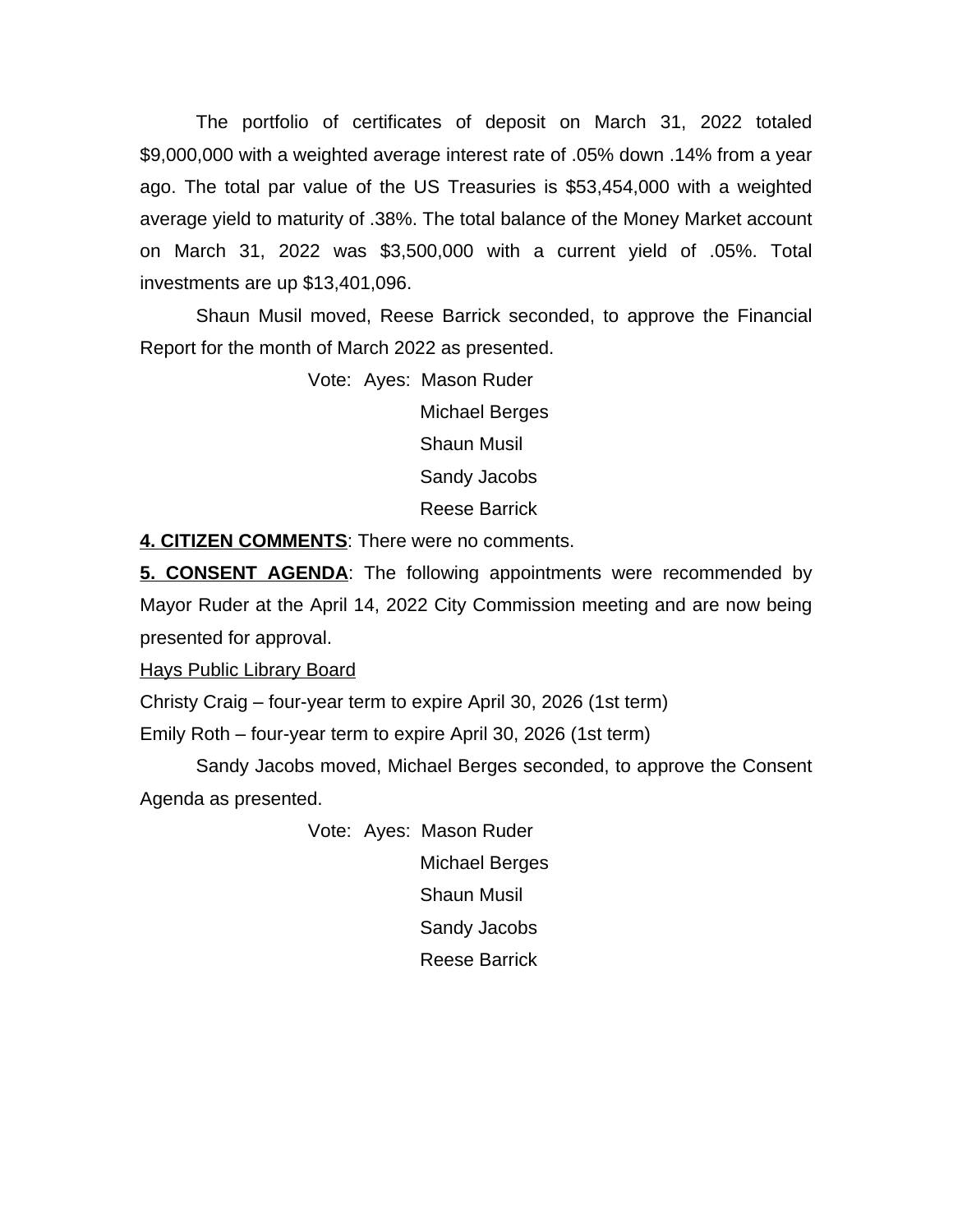## **NEW BUSINESS**

**6. GROW HAYS UPDATE:** Doug Williams, Grow Hays Executive Director, provided an update on recent Grow Hays projects and activities.

Mr. Williams stated Grow Hays has been working to develop a microfactory that would be used to help manufacturing businesses take hold in Ellis County. David Clingan, Grow Hays Director of Recruitment and Retention, applied for and was successful in getting a \$2,630,000 Building a Stronger Economy (BASE) Grant from the State of Kansas. The grant will be used to construct a microfactory in Hays. It is proposed that the 30,000 square foot structure would be located at the corner of 9<sup>th</sup> and Commerce Parkway, which is the lot directly to the south of Glassman Corporation. The property is in the City limits and is part of the Heart of America Addition. Heart of America has been asked to donate the property and they are working through those details.

Mr. Williams stated the building will be divided into four to six areas and designed for a manufacturer. It will include proper ceiling heights, proper electrical capabilities, and access to large overhead doors; things that many facilities do not have. It could be used by a startup business or expansion of an existing company that needs the space to grow. The space will rent for a below market amount to help businesses get started. The goal is that in a few years, those businesses would move into their own facility and a small new manufacturer would move in. That would allow them time to develop their products and grow their business.

Commissioner Musil asked if they have heard of businesses looking for something like this. Mr. Williams said it is early, but they do have some prospects that have expressed interest.

Mr. Williams also talked about the lack of housing and stated we are grossly understocked. He said that if you want to attract and retain a work force you must have adequate housing. He reviewed the various housing projects currently underway.

• Tallgrass 2nd Addition - Heart of America - RHID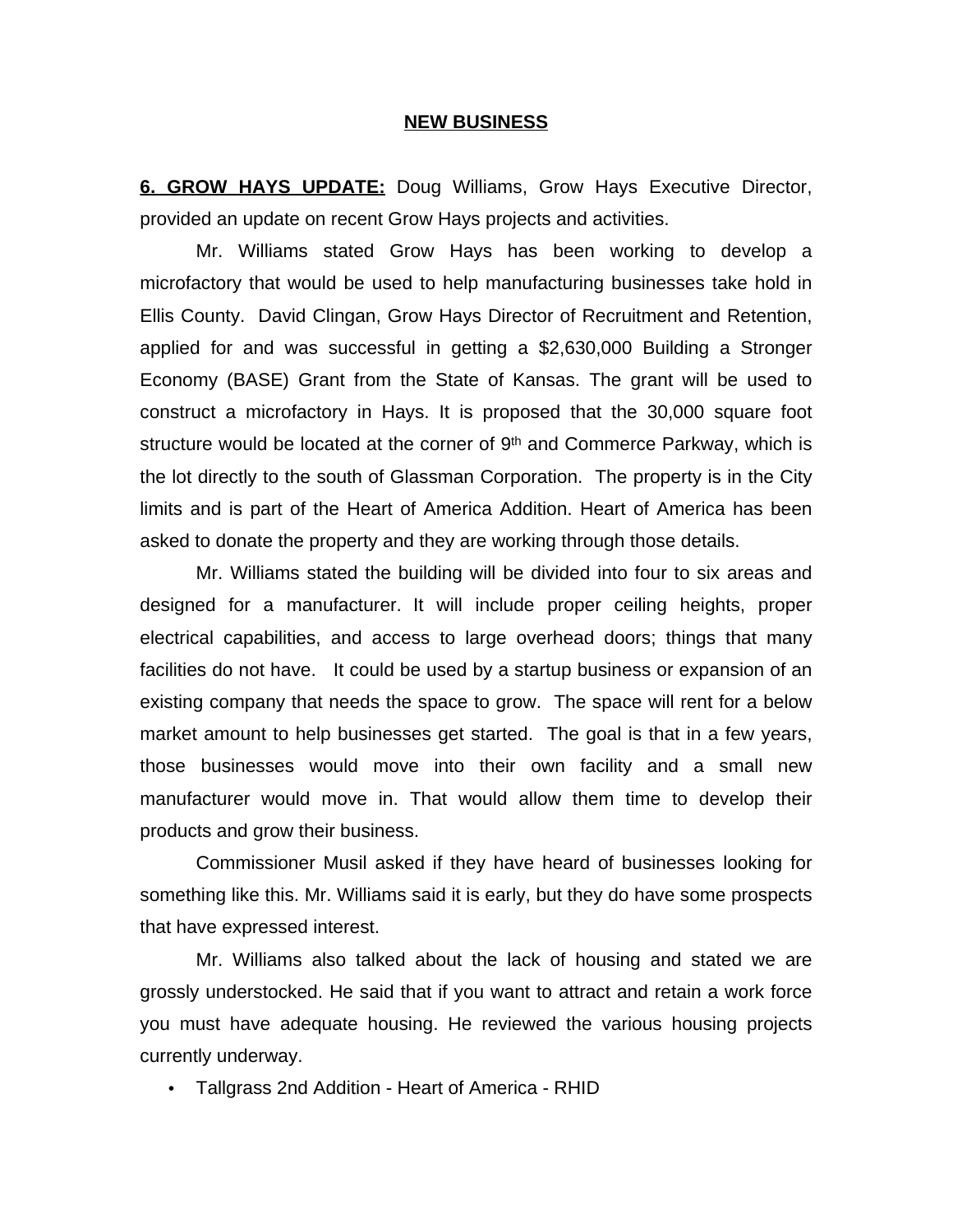- Frontier Apartments St. Joseph School 12 Units
- Washington School Overland Property Group 14 Units
- Turnkey Properties, LLC 4th and Fort Street 36 Units
- Ellis Estates 33rd Street 42 Units

He stated these housing projects should provide 102 to 104 units that are at various stages of construction or completion.

The Commissioners thanked Grow Hays for everything they are doing for the community and for Ellis County.

## **7. PROGRESS REPORT – CHILD CARE TASK FORCE OF ELLIS COUNTY:**

Sarah Wasinger, President/CEO of the Chamber in Hays, provided an update on the Child Care Task Force of Ellis County. She stated that the Chamber organized the task force in 2021 to address the lack of child care in the area. She noted that both local and state businesses and organizations have provided input, as well as many child care providers.

A child care survey was done in Ellis County in December of 2021, and they received close to 800 responses. Ms. Wasinger shared the data collected from the survey. She stated one thing they found most impactful in the survey was that 151 people in Ellis County would re-enter the work force tomorrow if they had affordable and reliable child care. She added that most child care providers have a waiting list of 40 or more. She stated that there are close to 800 children in Ellis County that could use child care right now.

Mayor Ruder stated he thinks the problem is not only needing child care facilities but needing the people to work there too. He feels we have to find a way to make child care a profitable and sustainable career. He added that child care providers are a blessing and need to be treated as such.

Child care providers that were in attendance include: Callie Shafer, Erin Gibson, Trica Dreher, Tori Ruder, Andrea Hoss, Elizabeth Heimann, Ashley Huwa, and Janet Brungardt.

Ms. Wasinger stated we all need to elevate child care as a respected profession and appreciate that care providers are the backbone of successful communities. Other suggestions include: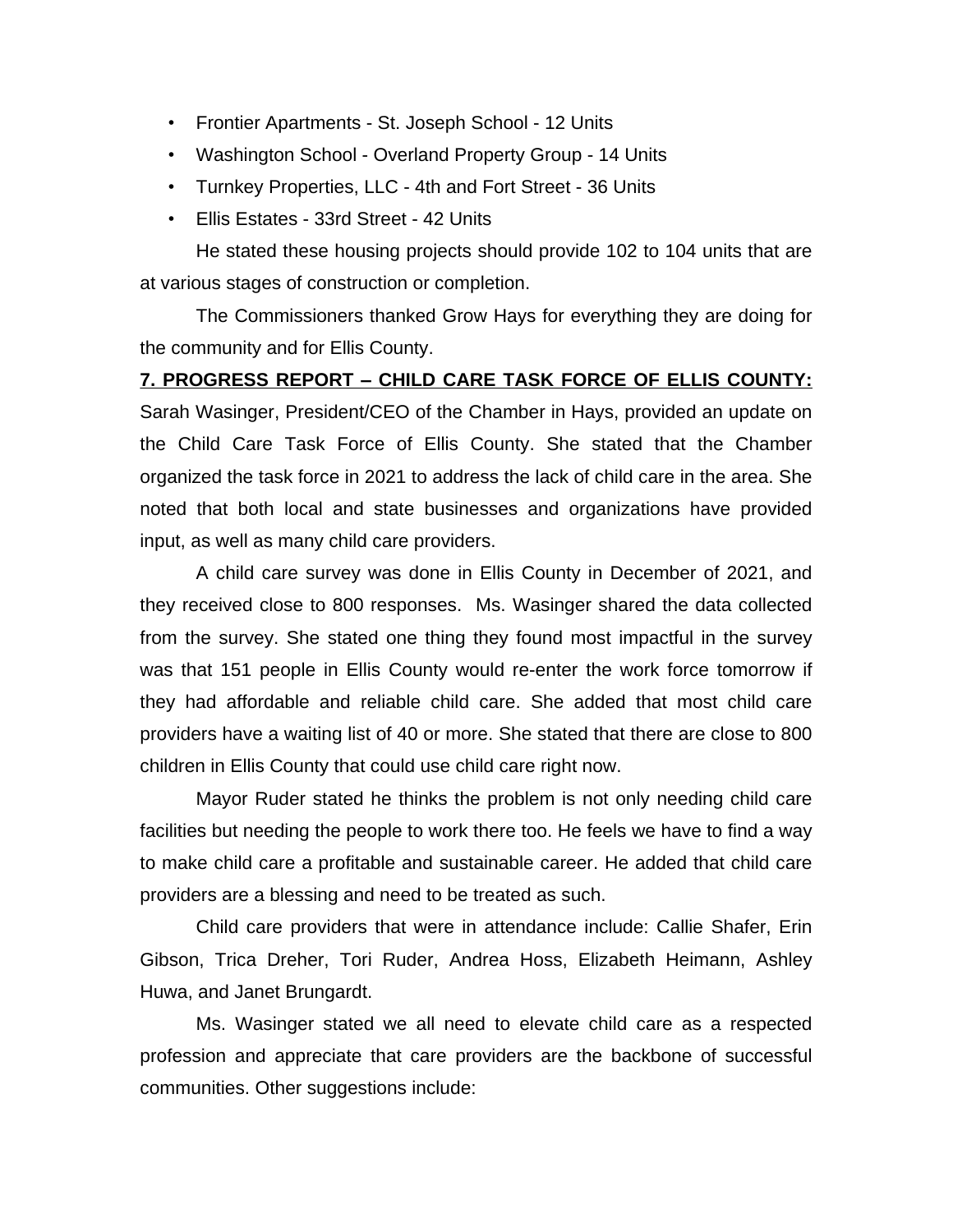- Seeking grants, government funding, or investment of the business community to tackle projects aimed towards supporting current providers and opening enough spots for families still seeking care.
- Create a benefits package for Ellis County child care providers.
- Utilize a child care provider video to recruit new providers.

Ms. Wasinger stated it will take all of us working together to find sustainable solutions to address this problem.

Commissioner Jacobs stated the City Commission will look into what the City of Hays can do to help.

**8. 2022 WATERLINE IMPROVEMENTS – AWARD OF BID:** Jeff Crispin, Director of Water Resources, stated the 2022 Capital Improvement Plan includes projects to upgrade waterlines in various locations around the City. The project includes replacing three 4" water mains in residential areas that have had multiple breaks and quality issues in the past. The engineer estimated these projects to cost \$804,121.65.

Bids were received from three contractors with the low bid coming from J Corp of Hays in the amount of \$673,440.35. A portion of the waterline improvements will need to occur in conjunction with the redevelopment at 2405 Vine Street, the new Scooters location. Rather than J Corp doing this small portion, the contractor redeveloping the site will perform the upgrade and the cost of \$57,090.00 will be reimbursed to Family Blends, LLC.

Reese Barrick moved, Michael Berges seconded, to authorize the City Manager to enter a contract with J Corp in the amount of \$673,440.35 and reimburse Family Blends, LLC in the amount of \$57,090.00, for a total of \$730,530.35 for the construction of the 2022 Waterline Improvements, to be funded from Water Capital.

> Vote: Ayes: Mason Ruder Michael Berges Shaun Musil Sandy Jacobs Reese Barrick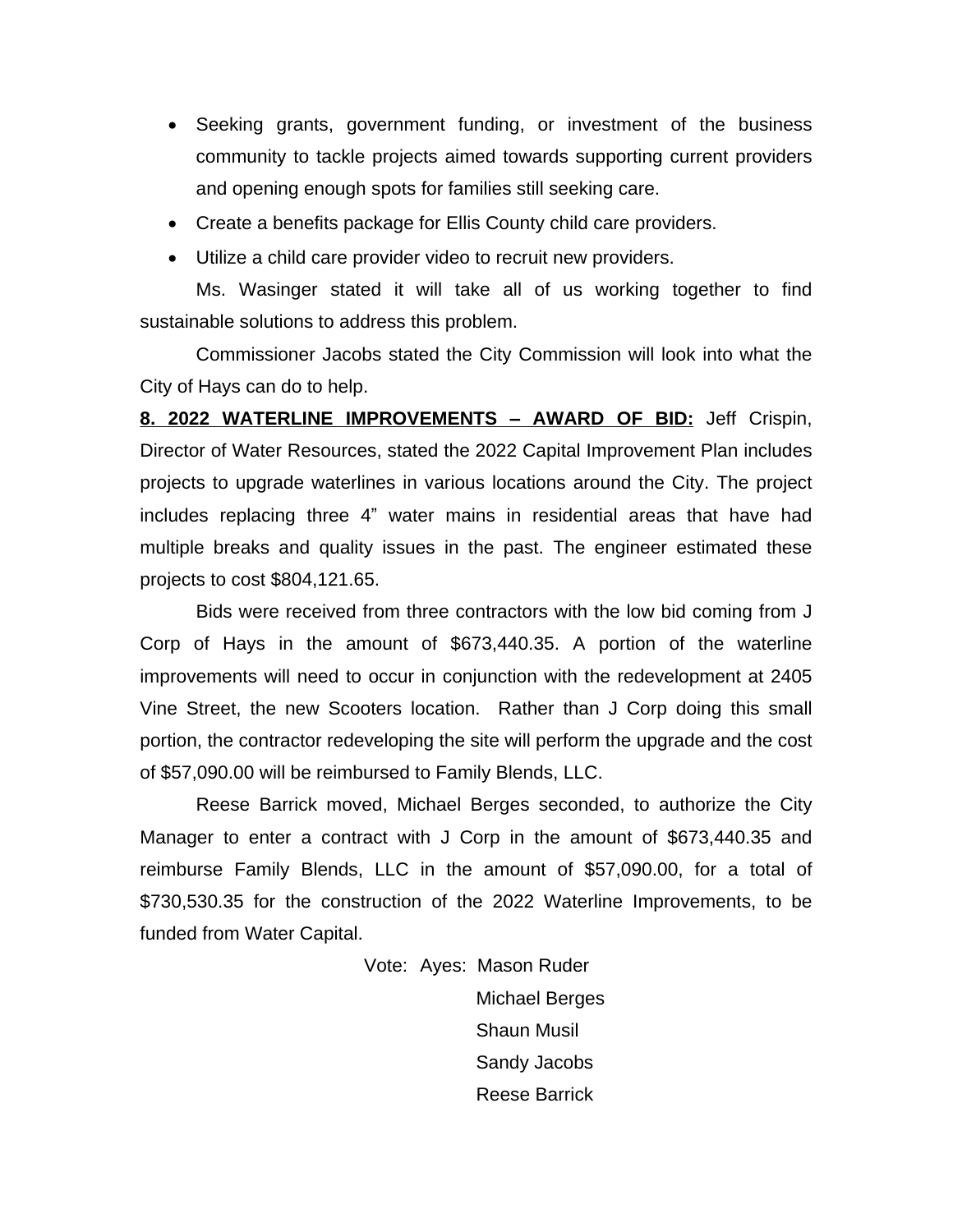## **9. RESOLUTION MAKING CERTAIN HOUSING NEEDS FINDINGS AND DETERMINATIONS AS TO A PROPOSED RHID – 4 TH AND FORT STREET:**

Kim Rupp, Director of Finance, stated Turn-Key Properties, LLC., has applied for a Rural Housing Incentive District (RHID). The Developer seeks to construct four structures containing a total of 36 apartment units to be located at 4th and Fort Street, directly west of the former Washington Elementary School. It is proposed to be a four-unit development with a mix of one and two bedroom apartments along with garages.

Mr. Rupp stated the first step in this process is adopting a Resolution making certain housing needs findings and determinations. Following adoption and publication, the resolution will then be sent to the Kansas Secretary of Commerce for approval to move forward with the RHID creation process and further Commission action.

The last housing needs study was completed in December 2021 by the Docking Institute at Fort Hays State University. That analysis must show a shortage of quality housing, the shortage is expected to persist, the shortage is a substantial deterrent to future economic growth, and development of quality housing is dependent on incentives. The proposed development fits within the findings of the 2021 report.

Total cost of the project is estimated to be \$3,436,000. That includes acquisition cost, construction work as well as soft costs such as architect, loan interest, consultants, developer fees, travel, and appliances. Based on current project cost estimates, the Developer estimates that approximately \$414,550 of the total project costs are RHID-eligible expenses under State law and the City's Economic Development Policy. Those costs eligible for reimbursement would be reimbursed on a pay-as-you-go basis. Based on current plans to develop the project, it is estimated that the RHID would generate approximately \$622,512 in incremental property tax revenues over the 25-year term of the RHID.

Sandy Jacobs moved, Shaun Musil seconded, to adopt Resolution No. 2022-008 making certain housing needs findings and determinations as to a proposed RHID at 4th and Fort Street.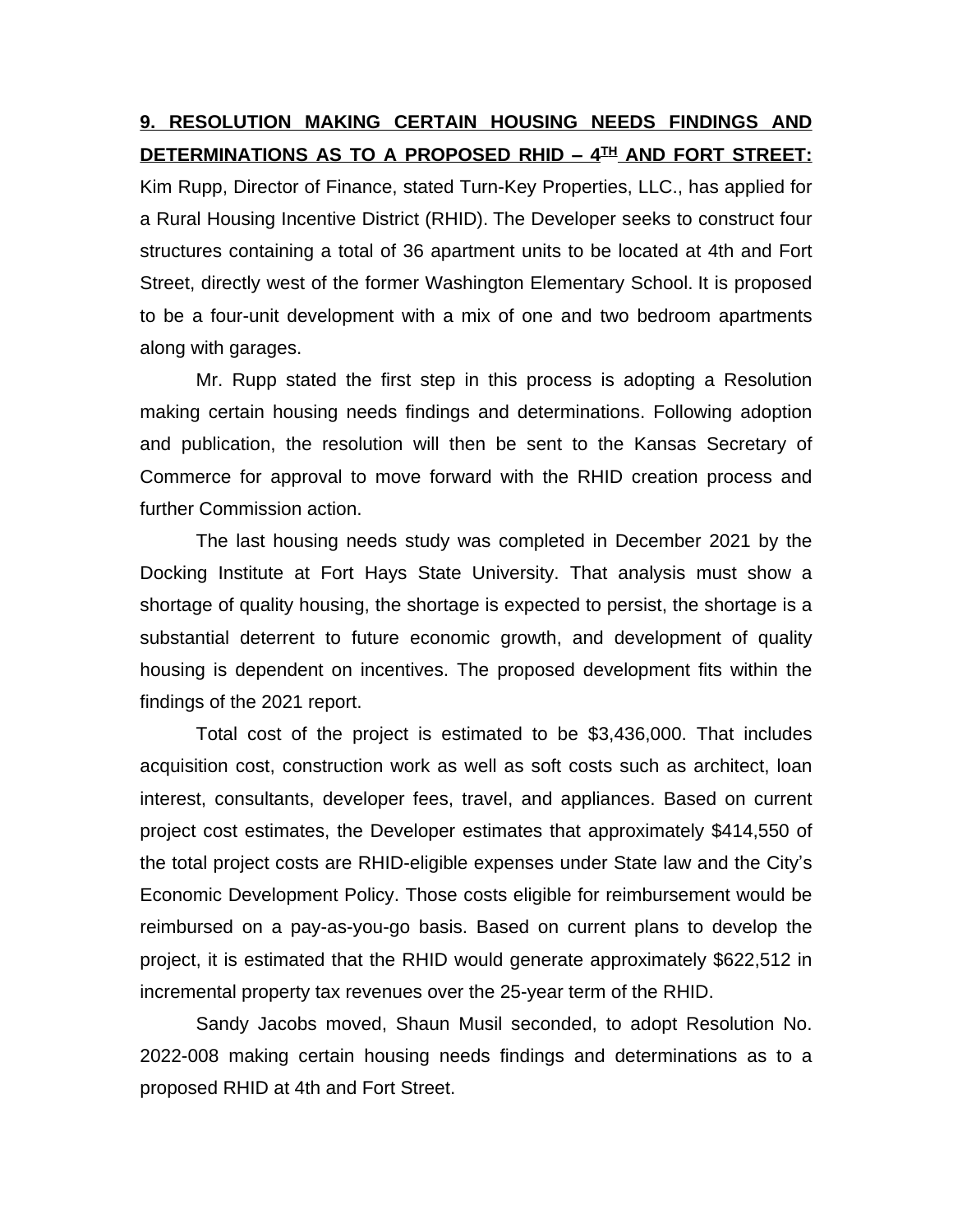Commissioner Jacobs thanked Michael Graham, Turn-Key Properties, LLC for his continued investment in our community. Commissioner Musil added that they are filling a need in our community and it is appreciated.

Vote: Ayes: Mason Ruder

Michael Berges Shaun Musil Sandy Jacobs Reese Barrick

**10. PROGRESS REPORT:** Assistant City Manager, Collin Bielser, presented a monthly report of city-related activities, services, and programs.

**11. HAYS HAPPENINGS/UPCOMING EVENTS:** Melissa Dixon, Director of the Convention and Visitors Bureau, presented information on events that will be going on in Hays during the month of May.

**12. COMMISSION INQUIRIES AND COMMENTS**: Commissioner Barrick stated we heard tonight about plans to improve housing and child care to help continue to "Grow Hays". He added that the USD 489 School Bond election is coming up and encouraged everyone to vote.

Commissioner Musil thanked the community volunteers for the work they have done on the USD 489 School Bond election and encouraged everyone to vote. He added that there are a lot of positive things going on.

Commissioner Berges reminded everyone that Thomas More Prep-Marian is holding the Ace Auction this weekend and encouraged everyone to participate and help them with their funding.

Mayor Ruder thanked Doug Williams and Sarah Wasinger for their presentations and agrees that there are a lot of good things going on and it is positive to see everyone working towards a common goal. He also reminded everyone that the election will be held on May  $10<sup>th</sup>$  and early voting is underway. He encouraged everyone to review the information and vote.

**13. EXECUTIVE SESSION:** Sandy Jacobs moved, Michael Berges seconded, that the Governing Body recess to an executive session at 8:00 p.m. under the justification and purpose of discussing matters deemed privileged in the attorney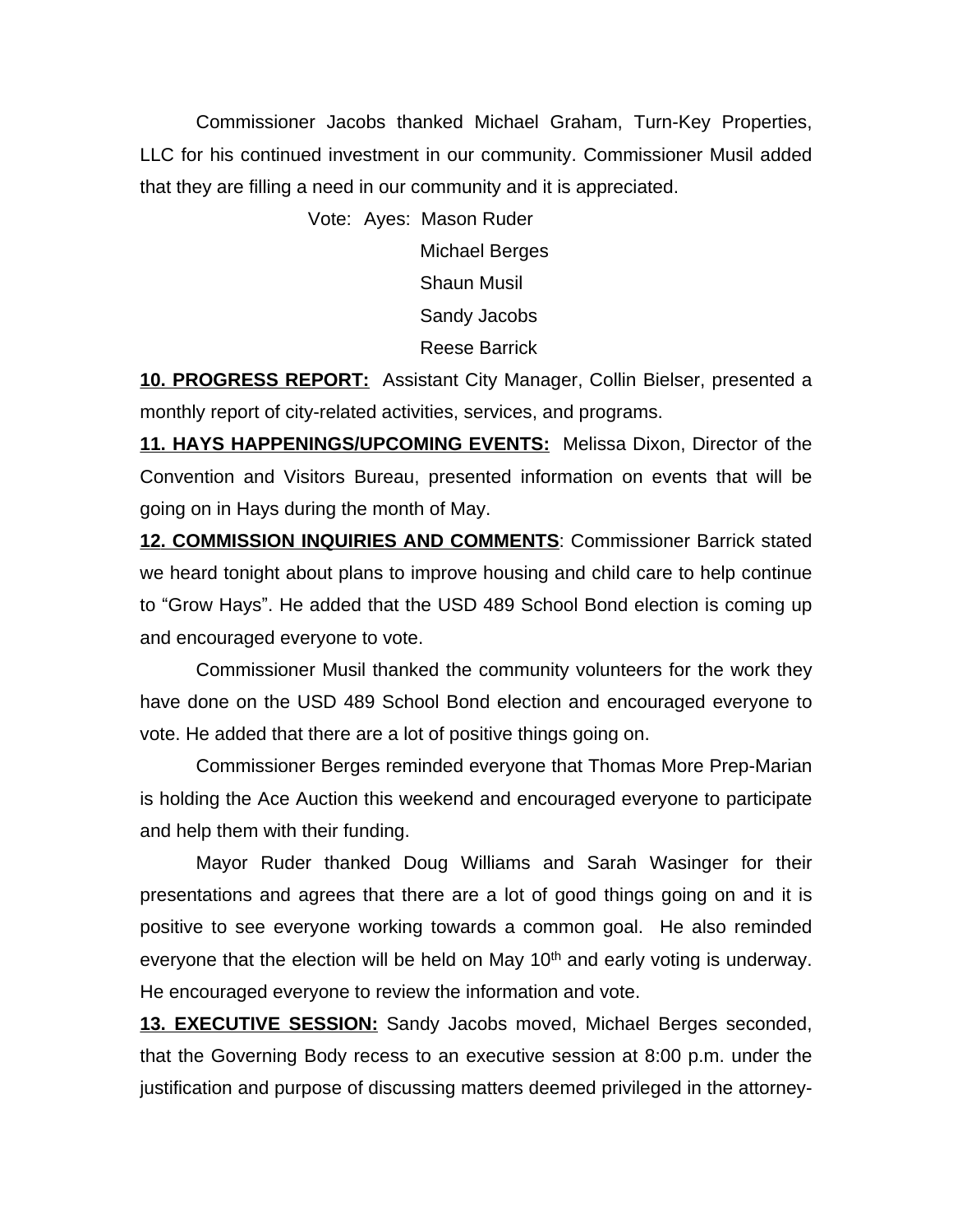client relationship pursuant to K.S.A. 75-4319(b)(2), for a period not to exceed 40 minutes. The executive session included the Mayor, City Commissioners, City Manager, Assistant City Manager, and attorney representatives of Triplett Woolf Garretson, serving as Special Counsel to the City.

> Vote: Ayes: Mason Ruder Michael Berges Shaun Musil Sandy Jacobs Reese Barrick

Sandy Jacobs moved, Michael Berges seconded, that the Governing Body recess to an executive session at 8:40 p.m. under the justification and purpose of discussing matters deemed privileged in the attorney-client relationship pursuant to K.S.A. 75-4319(b)(2), for a period not to exceed 15 minutes. The executive session included the Mayor, City Commissioners, City Manager, Assistant City Manager, and attorney representatives of Triplett Woolf Garretson, serving as Special Counsel to the City.

> Vote: Ayes: Mason Ruder Michael Berges Shaun Musil Sandy Jacobs Reese Barrick

Sandy Jacobs moved, Shaun Musil seconded, that the Governing Body recess to an executive session at 8:55 p.m. under the justification and purpose of discussing matters deemed privileged in the attorney-client relationship pursuant to K.S.A. 75-4319(b)(2), for a period not to exceed 10 minutes. The executive session included the Mayor, City Commissioners, City Manager, Assistant City Manager, and attorney representatives of Triplett Woolf Garretson, serving as Special Counsel to the City.